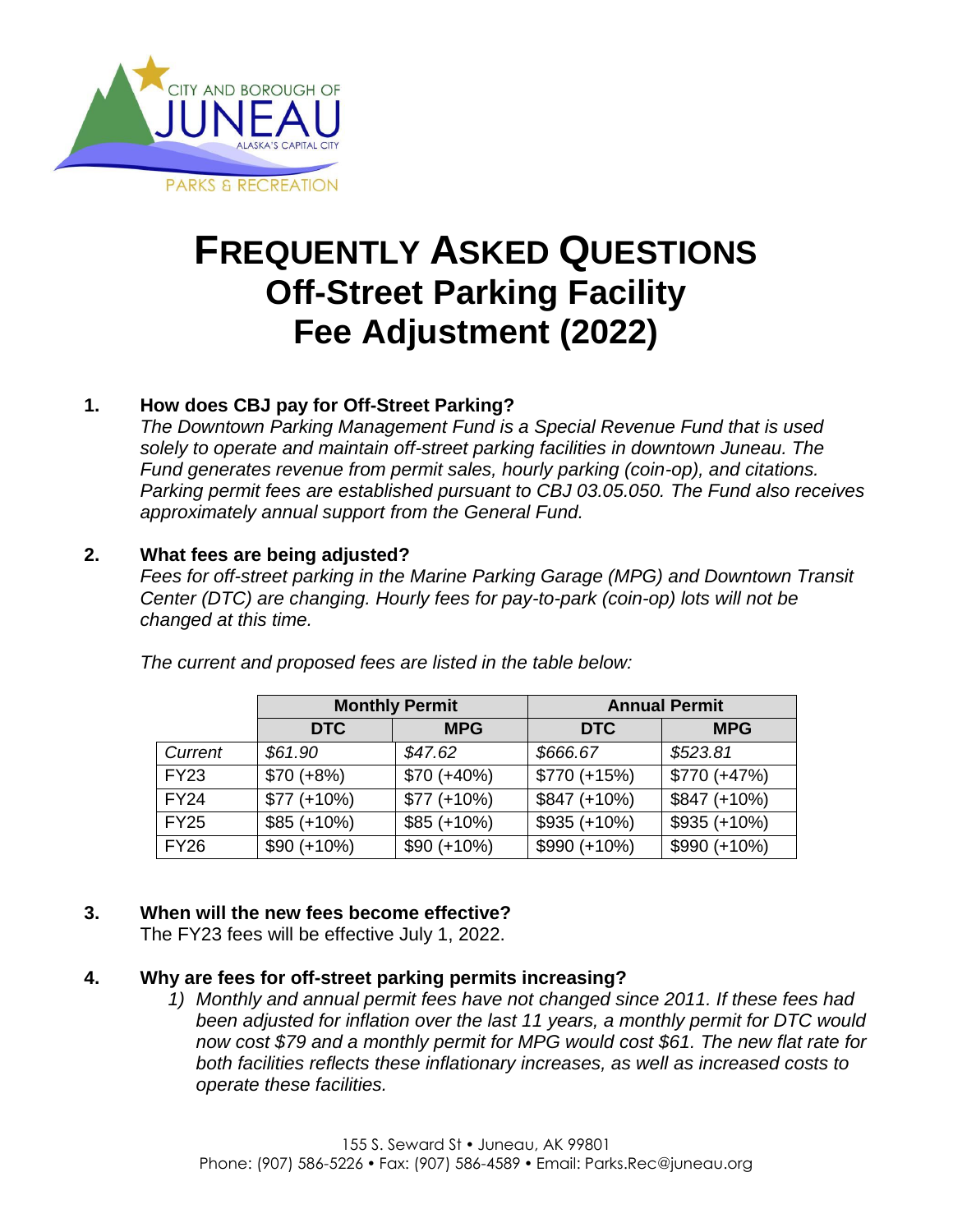- *2) The cost to operate and maintain CBJ's off-street parking facilities has increased 33% since 2015. These higher costs are due to significant increases in contractual services (i.e. enforcement, security, snow removal, and janitorial services), facilities maintenance costs, and property insurance rates.*
- *3) The current fees are far below market rates and do not reflect the extremely strong demand for parking permits. There is a waitlist for both facilities throughout the year, yet actual utilization is frequently low. This indicates that people are buying permits and not using them because the cost is so far below the market.*
- *4) If the fees are not increased, the Parking Management Fund will be insolvent by the end of FY22. With these fee adjustments and increased General Fund support, the Fund's balance is projected to stabilize by FY24:*